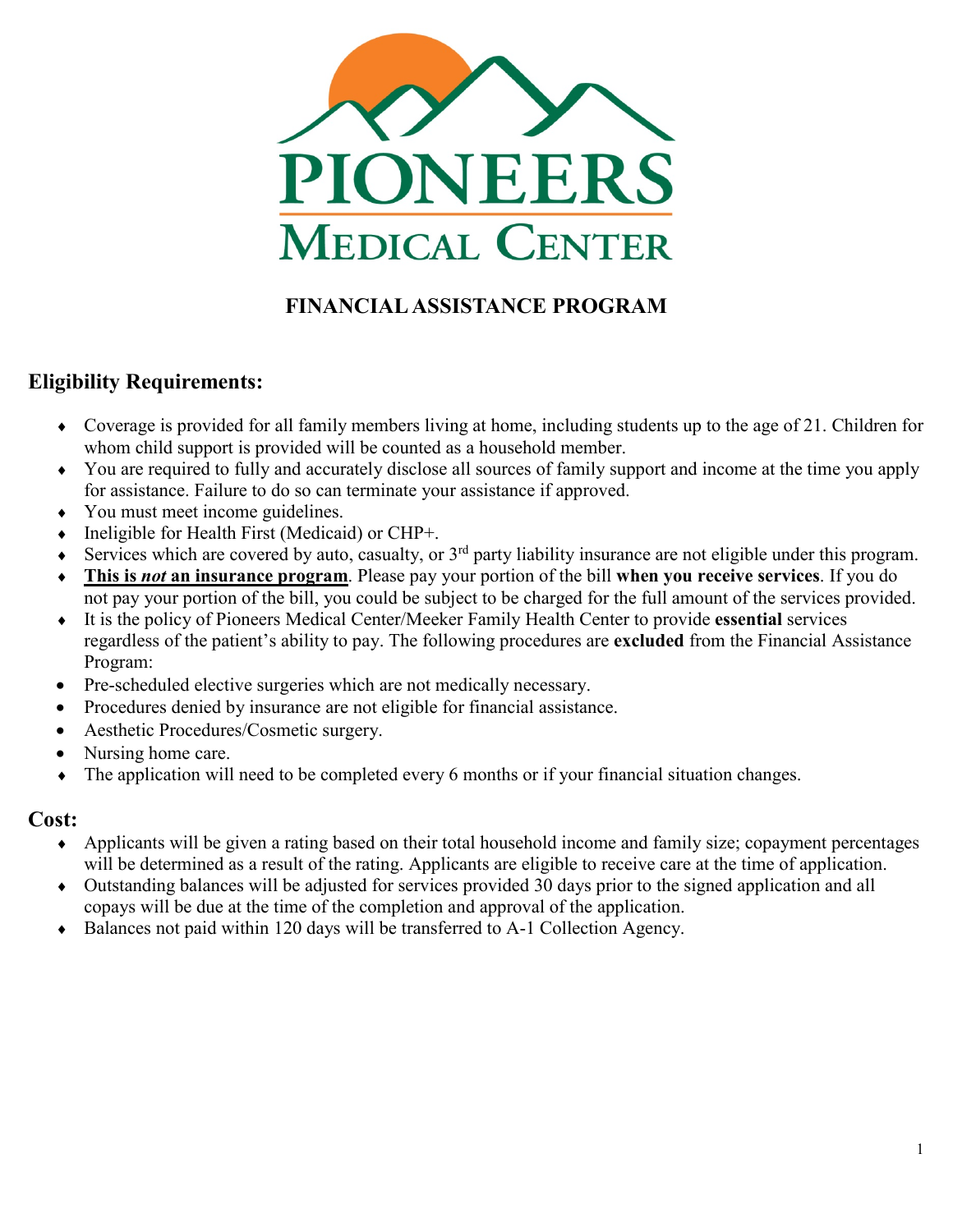

### **Required Documentation:**

Applicants are required to provide the following documents:

#### **General** (If married, for both spouses):

Copy of 3 month's worth of statements for all that apply: checking, savings.

\_\_\_\_Copy of prior year's federal income tax returns

\_\_\_\_ Current State of Colorado Medicaid denial. (Including date and time of eligibility determination.)

Copy of current Insurance card $(s)$ 

**Identification** (If married, both spouses.)

\_\_\_ Copy of valid driver's license or valid State ID

Social Security Numbers, dates of birth and full names of all members of household

#### **Employment or Other Income** (If married, for both spouses)

\_\_\_\_\_Copy of most recent 3 months of pay stubs, OR copy of unemployment benefits letter, social security income, or pension income.

Rental income amount (If applicable)

Any other kind of income you receive.

## **IF YOU ARE SELF EMPLOYED, AND YOU DO NOT PAY YOURSELF ON A SET**

**SCHEDULE** (monthly, bi-weekly, 2x per month.) Please provide a profit/loss statement for the last 3 months of business OR copies of documentation for monthly expenses related to your business. ) If married, for both spouses.)

Copy of previous year's 1099 form.

\_\_\_ Copy of the Schedule C.

#### **ADDITIONAL DOCUMENTION REQUESTED FOR CALCULATION OF BENEFITS**:

Rent or mortgage payment receipts for 6 months

If you do not pay rent or mortgage, a letter from employer who provides housing in lieu of wage compensation.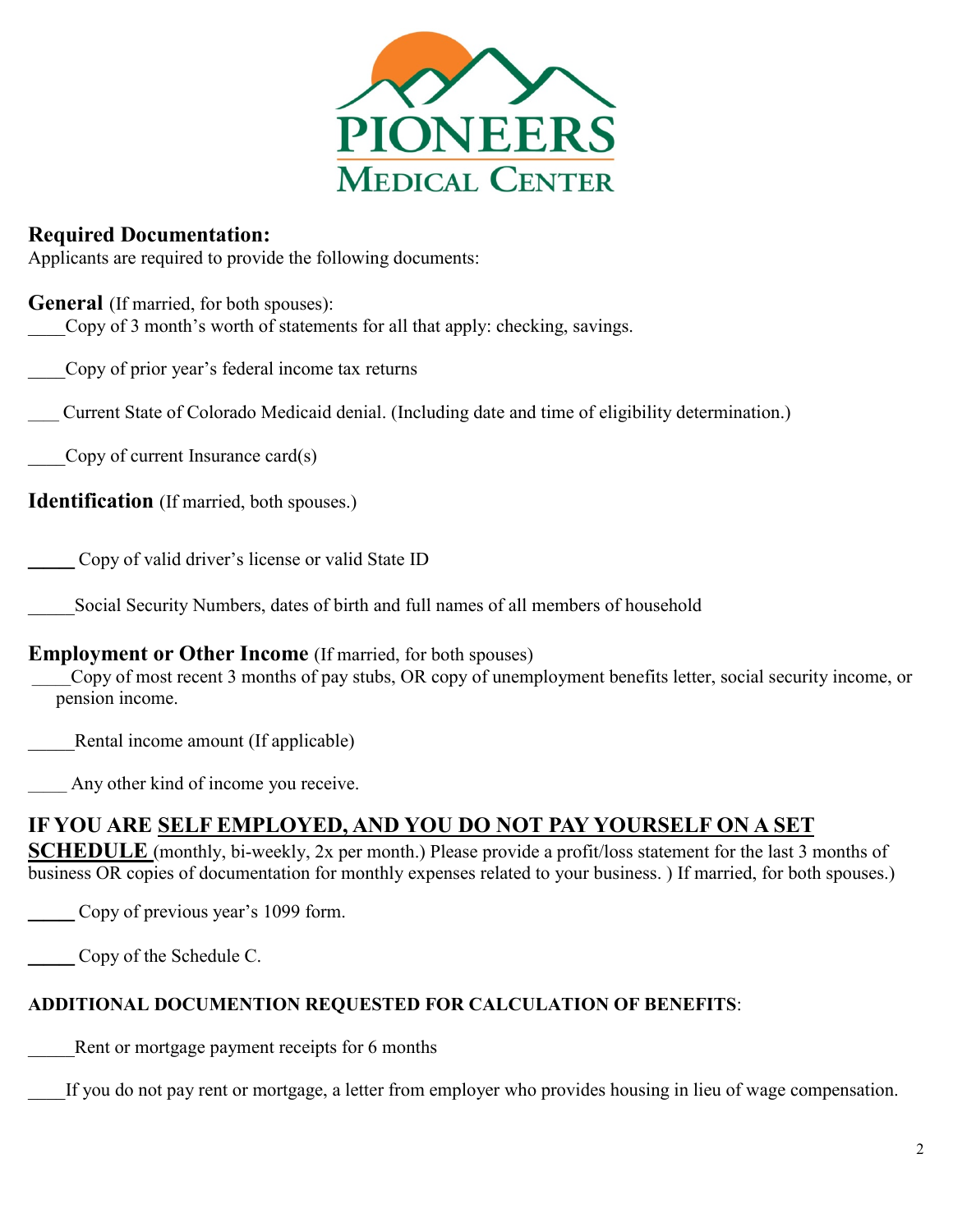

# FINANCIAL ASSISTANCE PROGRAM APPLICATION

| Name:<br><b>Address:</b>                                             |                          |                 |
|----------------------------------------------------------------------|--------------------------|-----------------|
| City:                                                                | State:                   | $\mathbf{Zip:}$ |
| <b>Home Phone:</b> (                                                 |                          |                 |
| <b>Cell Phone: (</b>                                                 | $\overline{\phantom{0}}$ |                 |
| Applicant date of birth:<br><b>Applicant Social Security number:</b> |                          |                 |

Household members (include those for whom you provide child support.)

| <b>DOB</b> |
|------------|
| <b>DOB</b> |
| <b>DOB</b> |
| <b>DOB</b> |
| <b>DOB</b> |
| <b>DOB</b> |